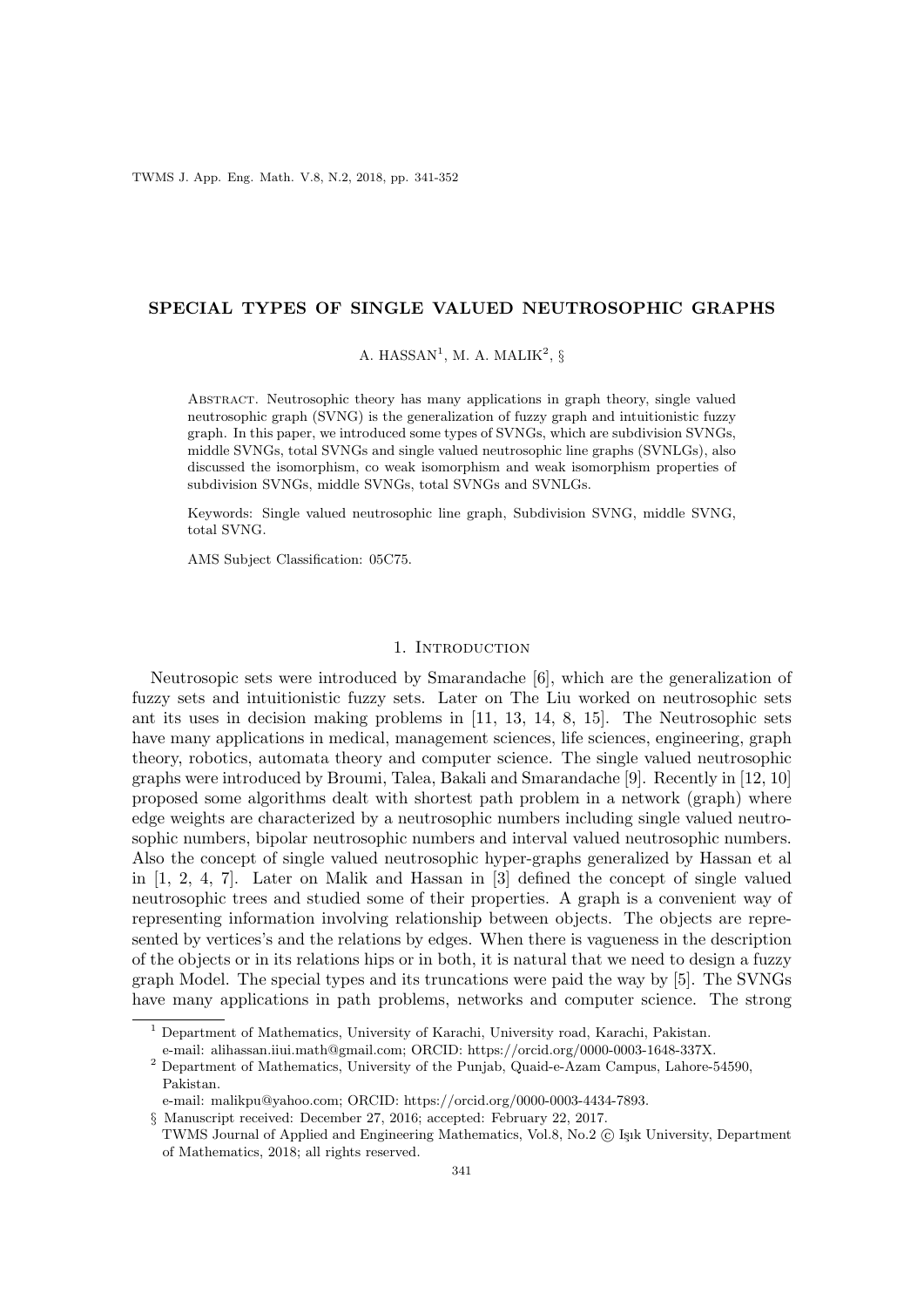SVNG and complete SVNG are the special types of SVNG. In this paper, we introduce the another types of SVNGs, which are subdivision SVNGs, middle SVNGs, total SVNGs and SVNLGs. These are all the strong SVNGs, also we discuss their relations based on isomorphism, co weak isomorphism and weak isomorphism.

## 2. Preliminaries

In this section we recall some basic concepts on SVNG and let G denotes SVNG and  $G^* = (V, E)$  denotes its underlying crisp graph.

**Definition 2.1.** [6] Let X be a crisp set, the single valued neutrosophic set (SVNS) A is characterized by three membership functions  $T_A$ ,  $I_A$  and  $F_A$ . which are truth, indeterminacy and falsity membership functions, for every element in  $X$  its memberships contained in  $[0, 1]$ .

**Definition 2.2.** [?] The single valued neutrosophic graph (SVNG) is a pair  $G = (C, D)$ of  $G^* = (V, E)$ , where C is SVNS on V and D is SVNS on E such that

$$
T_D(\alpha \beta) \le \min(T_C(\alpha), T_C(\beta))
$$
  
\n
$$
I_D(\alpha \beta) \ge \max(I_C(\alpha), I_C(\beta))
$$
  
\n
$$
F_D(\alpha \beta) \ge \max(F_C(\alpha), F_C(\beta))
$$

whenever

$$
0 \le T_D(\alpha \beta) + I_D(\alpha \beta) + F_D(\alpha \beta) \le 3
$$

 $\forall \alpha, \beta \in V$ . In this case D is SVN-Relation on C. The SVNG G is said to be complete (strong) SVNG, whenever

$$
T_D(xy) = \min(T_C(x), T_C(y))
$$
  
\n
$$
I_D(xy) = \max(I_C(x), I_C(y))
$$
  
\n
$$
F_D(xy) = \max(F_C(x), F_C(y))
$$

 $\forall x, y \in V(\forall xy \in E)$ . The order of G, which is denoted by  $O(G)$ , is defined by

$$
O(G) = (O_T(G), O_I(G), O_F(G)),
$$

where

$$
O_T(G) = \sum_{\alpha \in V} T_C(\alpha), \ O_I(G) = \sum_{\alpha \in V} I_C(\alpha), \ O_F(G) = \sum_{\alpha \in V} F_C(\alpha).
$$

The size of  $G$ , which is denoted  $S(G)$ , is defined by

$$
S(G) = (S_T(G), S_I(G), S_F(G)),
$$

where

$$
S_T(G) = \sum_{\alpha\beta\in E} T_D(\alpha\beta), \ S_I(G) = \sum_{\alpha\beta\in E} I_D(\alpha\beta), \ S_F(G) = \sum_{\alpha\beta\in E} F_D(\alpha\beta).
$$

The degree of a vertex  $\alpha$  in G, which is denoted by  $d_G(\alpha)$ , is defined by

$$
d_G(\alpha) = (d_T(\alpha), d_I(\alpha), d_F(\alpha)),
$$

where

$$
d_T(\alpha) = \sum_{\alpha\beta\in E} T_D(\alpha\beta), \ d_I(\alpha) = \sum_{\alpha\beta\in E} I_D(\alpha\beta), \ d_F(\alpha) = \sum_{\alpha\beta\in E} F_D(\alpha\beta).
$$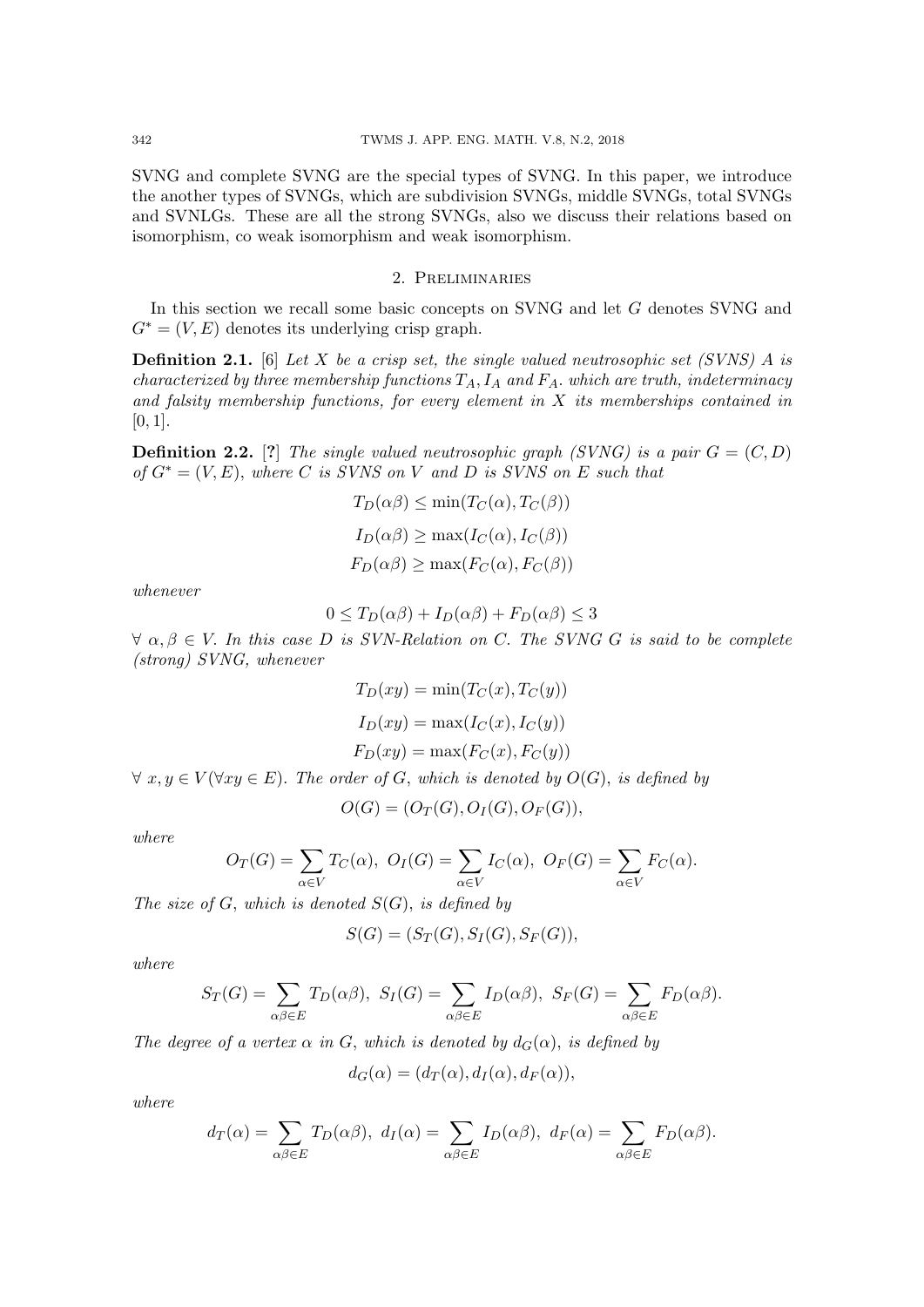### 3. Types of SVNGs

**Definition 3.1.** Let  $G_1 = (C_1, D_1)$  and  $G_2 = (C_2, D_2)$  be two SVNGs of  $G_1^* = (V_1, E_1)$ and  $G_2^* = (V_2, E_2)$ , respectively. Then the homomorphism  $\chi : V_1 \to V_2$  is a mapping from  $V_1$  into  $V_2$  satisfying following conditions

$$
T_{C_1}(p) \leq T_{C_2}(\chi(p)), \ I_{C_1}(p) \geq I_{C_2}(\chi(p)), \ F_{C_1}(p) \geq F_{C_2}(\chi(p))
$$

 $\forall p \in V_1$ .

$$
T_{D_1}(pq) \leq T_{D_2}(\chi(p)\chi(q)), \ I_{D_1}(pq) \geq I_{D_2}(\chi(p)\chi(q)), \ F_{D_1}(pq) \geq F_{D_2}(\chi(p)\chi(q))
$$

 $\forall pq \in E_1$ . The weak isomorphism  $v: V_1 \to V_2$  is a bijective homomorphism from  $V_1$  into  $V_2$  satisfying following conditions

$$
T_{C_1}(p) = T_{C_2}(v(p)), \ I_{C_1}(p) = I_{C_2}(v(p)), \ F_{C_1}(p) = F_{C_2}(v(p))
$$

 $\forall p \in V_1$ . The co-weak isomorphism  $\kappa : V_1 \to V_2$  is a bijective homomorphism from  $V_1$  into  $V_2$  satisfying following conditions

$$
T_{D_1}(pq) = T_{D_2}(\kappa(p)\kappa(q)), \ I_{D_1}(pq) = I_{D_2}(\kappa(p)\kappa(q)), \ F_{D_1}(pq) = F_{D_2}(\kappa(p)\kappa(q))
$$

 $\forall pq \in E_1$ . An isomorphism  $\psi: V_1 \to V_2$  is a bijective homomorphism from  $V_1$  into  $V_2$ satisfying following conditions

$$
T_{C_1}(p) = T_{C_2}(\psi(p)), I_{C_1}(p) = I_{C_2}(v(p)), F_{C_1}(p) = F_{C_2}(\psi(p))
$$

 $\forall p \in V_1.$ 

 $T_{D_1}(pq) = T_{D_2}(\psi(p)\psi(q)), \ I_{D_1}(pq) = I_{D_2}(\psi(p)\psi(q)), \ F_{D_1}(pq) = F_{D_2}(\psi(p)\psi(q))$  $\forall pq \in E_1$ .

Remark 3.1. The weak isomorphism between two SVNGs preserves the orders.

Remark 3.2. The isomorphism between two SVNGs is an equivalence relation.

Remark 3.3. The isomorphism between two SVNGs is an equivalence relation.

Remark 3.4. The weak isomorphism between SVNGs is a partial order relation.

Remark 3.5. The co-weak isomorphism between two SVNGs preserves the sizes.

Remark 3.6. The co-weak isomorphism between SVNGs is a partial order relation.

Remark 3.7. The isomorphism between two SVNGs preserves the orders and sizes.

**Remark 3.8.** The isomorphism between two SVNGs preserves the degrees of their vertices's.

**Definition 3.2.** The subdivision SVNG  $sd(G) = (C, D)$  of SVNG  $G = (A, B)$ , where C is a SVNS on  $V \cup E$  and  $D$  is a SVNR on  $C$ , such that (1)  $C = A$  on V and  $C = B$  on E. (2) If  $v \in V$  lie on edge  $e \in E$ , then

$$
T_D(ve) = \min(T_A(v), T_B(e))
$$
  
\n
$$
I_D(ve) = \max(I_A(v), I_B(e))
$$
  
\n
$$
F_D(ve) = \max(F_A(v), F_B(e))
$$

else

 $D(ve) = O = (0, 0, 0).$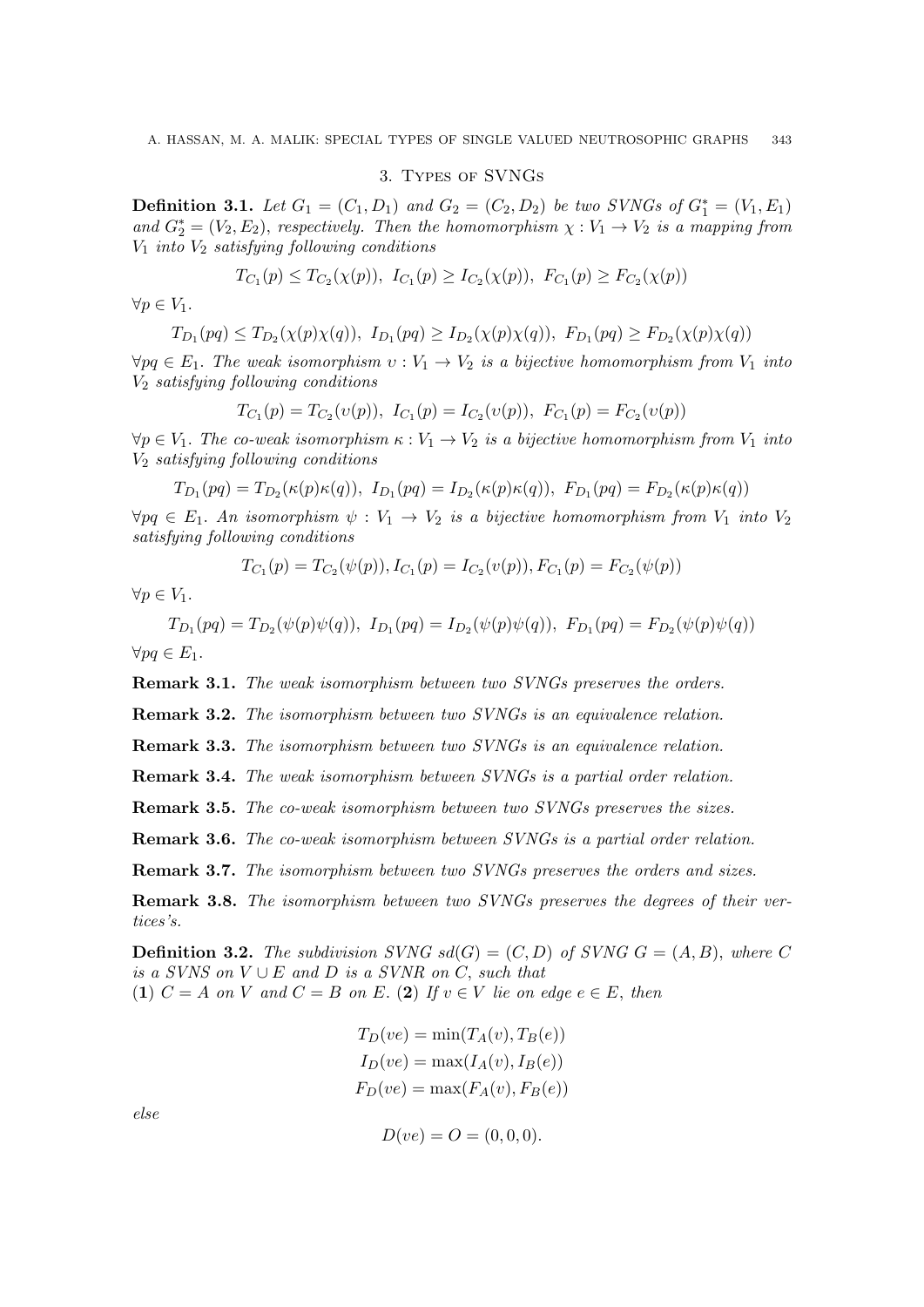

Figure 1. Crisp Graph of SVNG.



Figure 2. Crisp Graph of SDSVNG.

Example 3.1. The crisp graph  $G^* = (V, E)$  of SVNG  $G = (A, B)$ , which is shown in Figure 1. The SVNSs A and B over  $V = \{a, b, c\}$  and  $E = \{p = ab, q = bc, r = ac\}$  are defined in Table 1.

| $\mid A \mid T_A \mid I_A \mid F_A \mid B \mid T_B \mid I_B \mid F_B \mid$                                                                                                                                                                                  |  |  |  |
|-------------------------------------------------------------------------------------------------------------------------------------------------------------------------------------------------------------------------------------------------------------|--|--|--|
|                                                                                                                                                                                                                                                             |  |  |  |
|                                                                                                                                                                                                                                                             |  |  |  |
| $\begin{tabular}{ c c c c c c c c c c } \hline $a$ & $0.2$ & $0.1$ & $0.4$ & $p$ & $0.2$ & $0.4$ & $0.5$ \\ $b$ & $0.3$ & $0.2$ & $0.5$ & $q$ & $0.3$ & $0.8$ & $0.6$ \\ $c$ & $0.4$ & $0.7$ & $0.6$ & $r$ & $0.1$ & $0.7$ & $0.9$ \\ \hline \end{tabular}$ |  |  |  |

Table 1. SVNSs of SVNG.

The crisp graph of SDSVNG  $sd(G) = (C, D)$  of a SVNG G, is shown in Figure 2. By calculations the SVNSs C and D are given in Table 2.

| $C   T_C   I_C   F_C   D   T_D   I_D   F_D  $                     |  |  |  |
|-------------------------------------------------------------------|--|--|--|
| $a \mid 0.2 \mid 0.1 \mid 0.4 \mid ap \mid 0.2 \mid 0.4 \mid 0.5$ |  |  |  |
| $p \mid 0.2 \mid 0.4 \mid 0.5 \mid pb \mid 0.2 \mid 0.4 \mid 0.5$ |  |  |  |
| $b \mid 0.3 \mid 0.2 \mid 0.5 \mid bq \mid 0.3 \mid 0.8 \mid 0.6$ |  |  |  |
| $q \mid 0.3 \mid 0.8 \mid 0.6 \mid qc \mid 0.3 \mid 0.8 \mid 0.6$ |  |  |  |
| $c \mid 0.4 \mid 0.7 \mid 0.6 \mid cr \mid 0.1 \mid 0.7 \mid 0.9$ |  |  |  |
| $r \mid 0.1 \mid 0.7 \mid 0.9 \mid ra \mid 0.1 \mid 0.7 \mid 0.9$ |  |  |  |

Table 2. SVNSs of SDSVNG.

**Proposition 3.1.** Let G be a SVNG and  $sd(G)$  be the subdivision SVNG of a SVNG G, then

(1)  $O(s d(G)) = O(G) + S(G)$ . (2)  $S(sd(G)) = 2S(G)$ .

**Proposition 3.2.** If G is complete SVNG, then  $sd(G)$  need not to be complete SVNG.

**Definition 3.3.** The total single valued neutrosophic graph (TSVNG)  $T(G) = (C, D)$  of  $G = (A, B)$ , where C is a SVNS on V  $\cup$  E and D is a SVNR on C defined by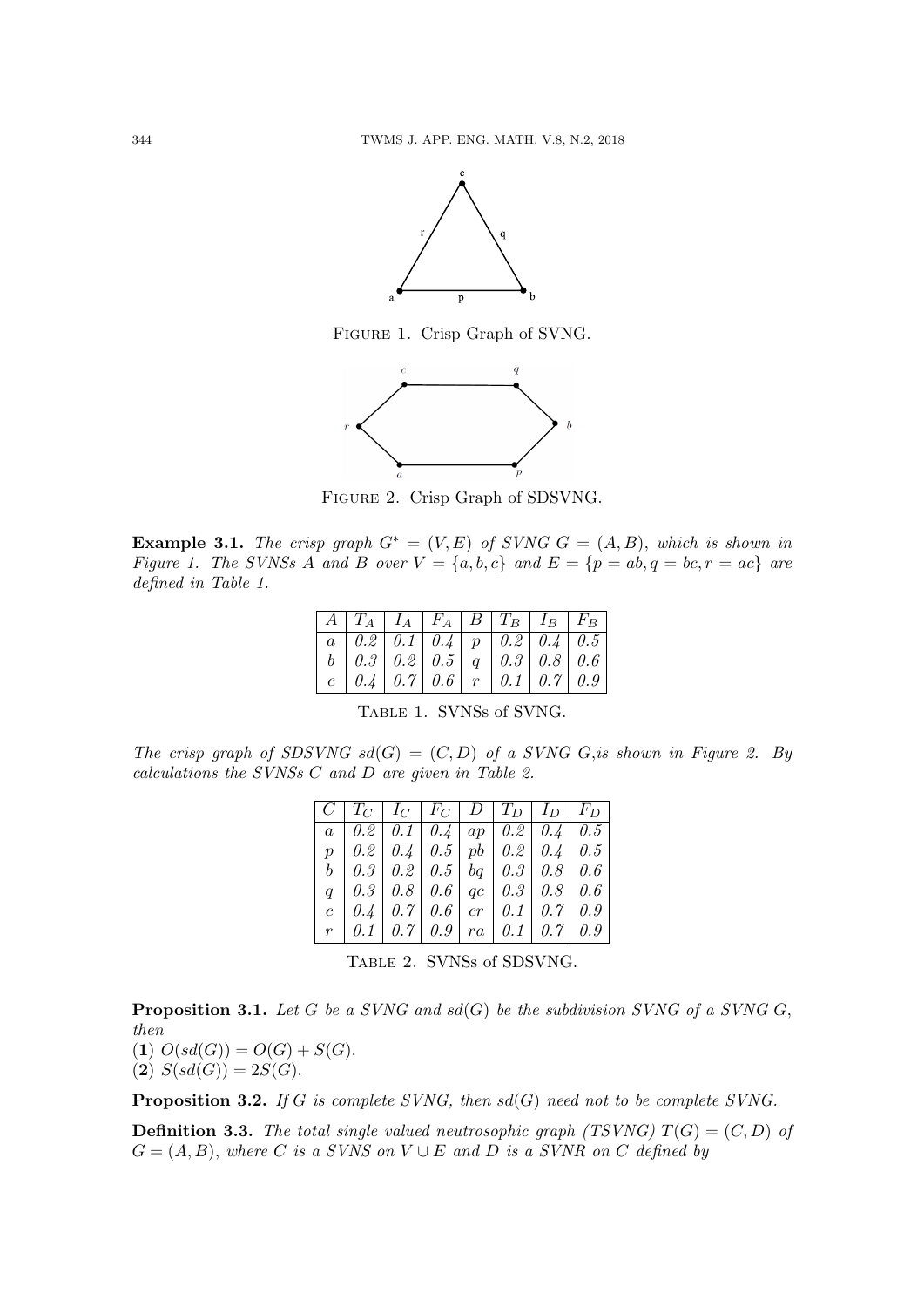

Figure 3. Crisp Graph of TSVNG.

(1)  $C = A$  on V and  $C = B$  on E. (2) If  $v \in V$  lie on edge  $e \in E$ , then

> $T_D(ve) = \min(T_A(v), T_B(e))$  $I_D(ve) = \max(I_A(v), I_B(e))$  $F_D(ve) = \max(F_A(v), F_B(e))$

else

$$
D(ve) = O = (0, 0, 0).
$$

(3) If  $\alpha, \beta \in E$ , then

$$
T_D(\alpha \beta) = T_B(\alpha \beta), \ I_D(\alpha \beta) = I_B(\alpha \beta), \ F_D(\alpha \beta) = F_B(\alpha \beta).
$$

(4) If  $e, f \in E$  have a common vertex, then

$$
T_D(ef) = \min(T_B(e), T_B(f))
$$
  
\n
$$
I_D(ef) = \max(I_B(e), I_B(f))
$$
  
\n
$$
F_D(ef) = \max(F_B(e), F_B(f))
$$

else

$$
D(ef) = O = (0, 0, 0).
$$

|  |  | $D   T_D   I_D   F_D   D   T_D   I_D   F_D$                             |  |  |
|--|--|-------------------------------------------------------------------------|--|--|
|  |  | $ab \mid 0.2 \mid 0.4 \mid 0.5 \mid ap \mid 0.2 \mid 0.4 \mid 0.5 \mid$ |  |  |
|  |  | $bc \mid 0.3 \mid 0.8 \mid 0.6 \mid pb \mid 0.2 \mid 0.4 \mid 0.5$      |  |  |
|  |  | ca   0.1   0.7   0.9   bq   0.3   0.8   0.6                             |  |  |
|  |  | $pq   0.2   0.8   0.6   qc   0.3   0.8   0.6$                           |  |  |
|  |  | $qr \mid 0.1 \mid 0.8 \mid 0.9 \mid cr \mid 0.1 \mid 0.7 \mid 0.9$      |  |  |
|  |  | $rp \mid 0.1 \mid 0.7 \mid 0.9 \mid ra \mid 0.1 \mid 0.7 \mid 0.9$      |  |  |

Table 3. SVNS of TSVNG.

**Example 3.2.** Consider the Example 3.1 the crisp graph of TSVNG  $T(G) = (C, D)$ , is shown in Figure 3. Here C is same as given in Example 3.1. By calculations the SVNS D is defined in Table 3.

**Proposition 3.3.** Let G be a SVNG and  $T(G)$  be the TSVNG of G, then (1)  $O(T(G)) = O(G) + S(G) = O(sd(G)).$ (2)  $S(sd(G)) = 2S(G)$ .

**Proposition 3.4.** If G is a SVNG, then  $sd(G)$  is weak isomorphic to  $T(G)$ .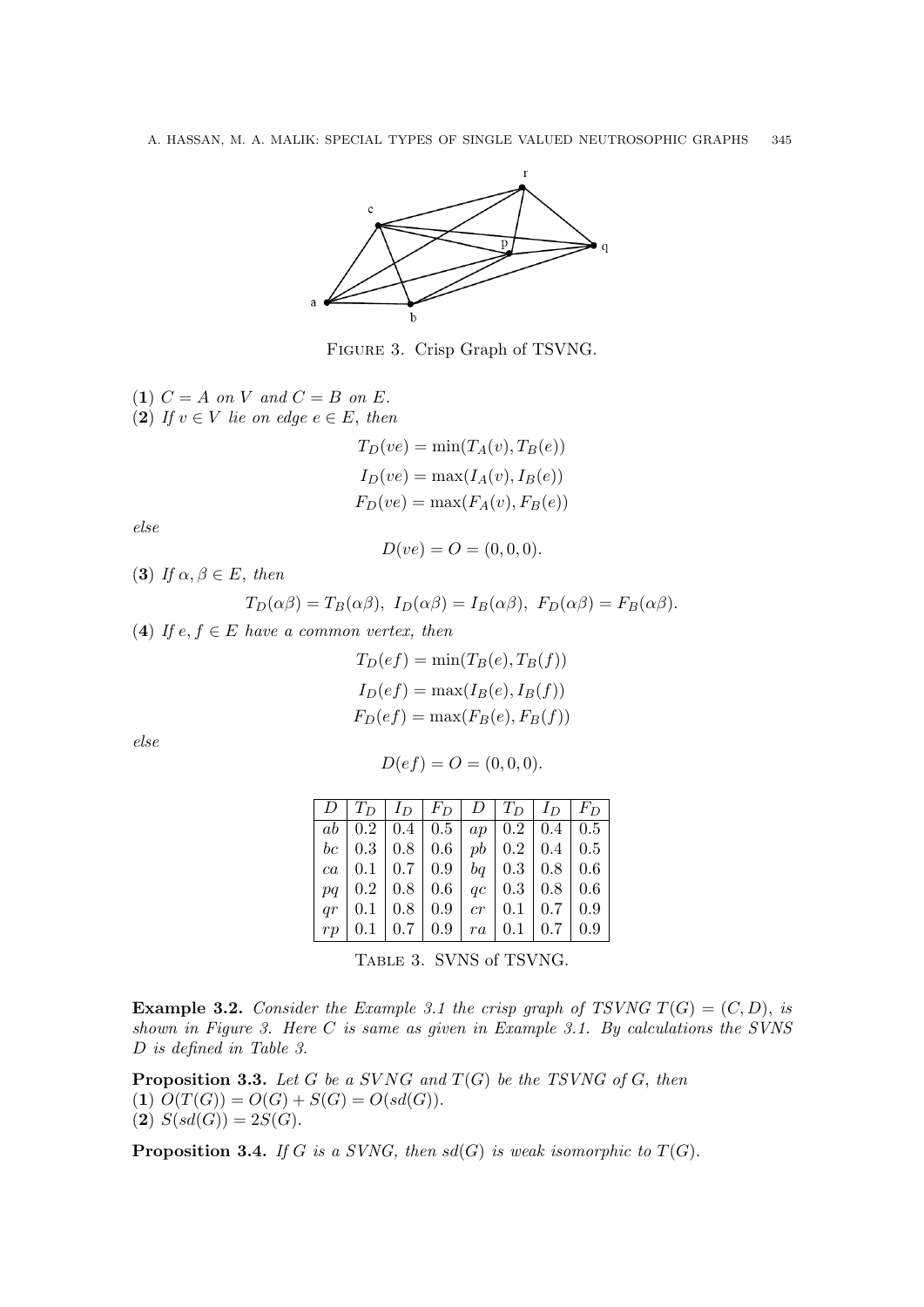

Figure 4. Crisp Graph of SVNG.



Figure 5. Crisp Graph of MSVNG.

**Definition 3.4.** The middle single valued neutrosophic graph (MSVNG)  $M(G) = (C, D)$ of  $G = (A, B)$ , where C is a SVNS on V  $\cup$  E and D is a SVNR on C defined by (1)  $C = A$  on V and  $C = B$  on E, else  $C = O = (0, 0, 0)$ . (2) If  $v \in V$  lie on edge  $e \in E$ , then

$$
T_D(ve) = T_B(e), I_D(ve) = I_B(e), F_D(ve) = F_B(e)
$$

else

$$
D(ve) = O = (0, 0, 0).
$$

(3) If  $u, v \in V$ , then

 $D(uv) = O = (0, 0, 0).$ 

(4) If  $e, f \in E$  and e and f are adjacent in G, then

$$
T_D(ef) = T_B(uv), I_D(ef) = I_B(uv), F_D(ef) = F_B(uv).
$$

**Example 3.3.** Consider the SVNG  $G = (A, B)$  of a  $G^*$ , which is shown in Figure 4. The SVNSs A and B are defined in Table 4. The crisp graph of MSVNG  $M(G) = (C, D)$ , is shown in Figure 5. By calculations, the SVNSs C and D are defined in Table 5.

| $\overline{A}$ | $T_A$ | $I_A$ | $F_A$ |
|----------------|-------|-------|-------|
| $\overline{a}$ | 0.3   | 0.4   | 0.4   |
| b              | 0.7   | 0.6   | 0.3   |
| $\overline{c}$ | 0.9   | 0.7   | 0.2   |
| В              | $T_B$ | $I_B$ | $F_B$ |
| e <sub>1</sub> | 0.2   | 0.6   | 0.6   |
| e2             | 0.4   | 0.8   | 0.7   |

Table 4. SVNSs of SVNG.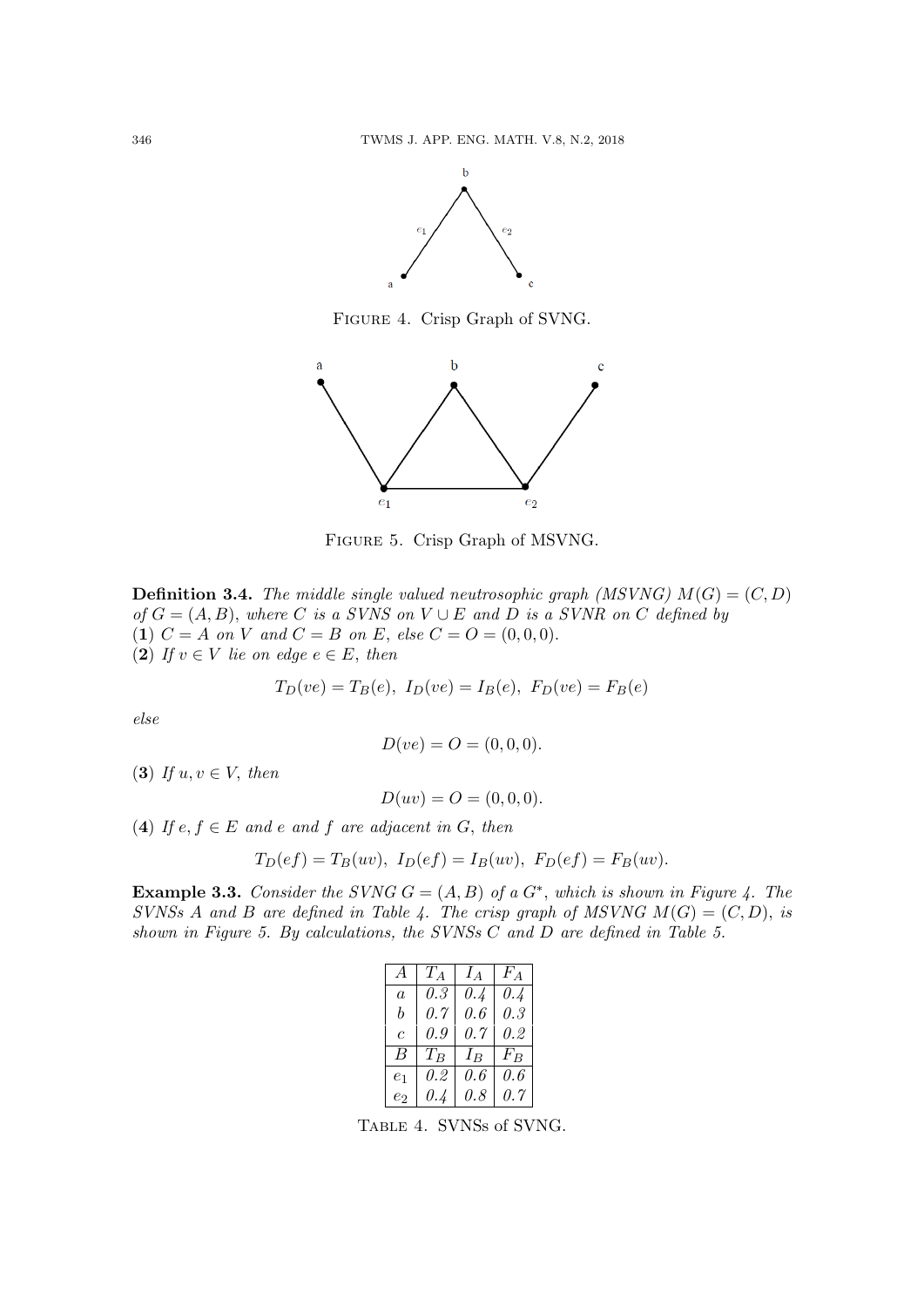|  |  | $\mid C \mid T_C \mid I_C \mid F_C \mid D \mid T_D \mid I_D \mid F_D$                                         |  |  |
|--|--|---------------------------------------------------------------------------------------------------------------|--|--|
|  |  | $\begin{array}{ c c c c c c c c } \hline a & 0.3 & 0.4 & 0.5 & e_1e_2 & 0.2 & 0.8 & 0.7 \ \hline \end{array}$ |  |  |
|  |  |                                                                                                               |  |  |
|  |  |                                                                                                               |  |  |
|  |  | $e_1$   0.2   0.6   0.6   $be_2$   0.2   0.6   0.6                                                            |  |  |
|  |  | $\mid e_2 \mid 0.4 \mid 0.8 \mid 0.7 \mid ce_2 \mid 0.4 \mid 0.8 \mid 0.7$                                    |  |  |

Table 5. SVNSs of MSVNG.

**Remark 3.9.** Let G be a SVNG and  $M(G)$  be the MSVNG of G, then  $O(M(G)) = O(G) + S(G).$ 

**Remark 3.10.** Let G be a SVNG, then  $M(G)$  is a strong SVNG.

**Remark 3.11.** If G is complete SVNG, then  $M(G)$  need not to be complete SVNG.

**Proposition 3.5.** Let G be a SVNG, then  $sd(G)$  is weak isomorphic with  $M(G)$ .

**Proposition 3.6.** Let G be a SVNG, then  $M(G)$  is weak isomorphic with  $T(G)$ .

**Proposition 3.7.** Let G be a SVNG, then  $T(G)$  is isomorphic with  $G \cup M(G)$ .

**Definition 3.5.** Let the intersection graph be  $P(X) = (X,Y)$  of a  $G^*$ , let  $C_1$  and  $D_1$ be SVNSs over V and E. Also let  $C_2$  and  $D_2$  be SVNSs over X and Y. Then the single valued neutrosophic intersection graph (SVNIG) of a SVNG  $G = (C_1, D_1)$  is a SVNG  $P(G) = (C_2, D_2)$ , such that

$$
T_{C_2}(X_i) = T_{C_1}(v_i), I_{C_2}(X_i) = I_{C_1}(v_i), F_{C_2}(X_i) = F_{C_1}(v_i)
$$

 $T_{D_2}(X_iX_j) = T_{D_1}(v_iv_j), I_{D_2}(X_iX_j) = I_{D_1}(v_iv_j), F_{D_2}(X_iX_j) = F_{D_1}(v_iv_j)$ 

 $\forall X_i, X_j \in X$  and  $X_i X_j \in Y$ .

**Proposition 3.8.** Let  $G = (A_1, B_1)$  be a SVNG of  $G^* = (V, E)$ , and let  $P(G) = (A_2, B_2)$ be a SVNIG, then

(1) The SVNIG is a SVNG.

(2) The SVNG is isomorphic to SVNIG.

Proof. (1) By the definition of SVNIG, we have

$$
T_{B_2}(S_iS_j) = T_{B_1}(v_iv_j) \le \min(T_{A_1}(v_i), T_{A_1}(v_j)) = \min(T_{A_2}(S_i), T_{A_2}(S_j))
$$
  
\n
$$
I_{B_2}(S_iS_j) = I_{B_1}(v_iv_j) \ge \max(I_{A_1}(v_i), I_{A_1}(v_j)) = \max(I_{A_2}(S_i), I_{A_2}(S_j))
$$
  
\n
$$
F_{B_2}(S_iS_j) = F_{B_1}(v_iv_j) \ge \max(F_{A_1}(v_i), F_{A_1}(v_j)) = \max(F_{A_2}(S_i), F_{A_2}(S_j))
$$

this shows that SVNIG is a SVNG.

(2) Define  $f: V \to X$  by  $f(v_i) = S_i$  for  $i = 1, 2, 3, \ldots, n$  clearly f is bijective. Now  $v_i v_j \in E$  if and only if  $S_i S_j \in T$ , and  $T = \{f(v_i)f(v_j) : v_i v_j \in E\}$ , also

$$
T_{A_2}(f(v_i)) = T_{A_2}(S_i) = T_{A_1}(v_i)
$$
  
\n
$$
I_{A_2}(f(v_i)) = I_{A_2}(S_i) = I_{A_1}(v_i)
$$
  
\n
$$
F_{A_2}(f(v_i)) = F_{A_2}(S_i) = F_{A_1}(v_i)
$$

 $\forall v_i \in V$ .

$$
T_{B_2}(f(v_i)f(v_j)) = T_{B_2}(S_iS_j) = T_{B_1}(v_iv_j)
$$
  
\n
$$
I_{B_2}(f(v_i)f(v_j)) = I_{B_2}(S_iS_j) = I_{B_1}(v_iv_j)
$$
  
\n
$$
F_{B_2}(f(v_i)f(v_j)) = F_{B_2}(S_iS_j) = F_{B_1}(v_iv_j)
$$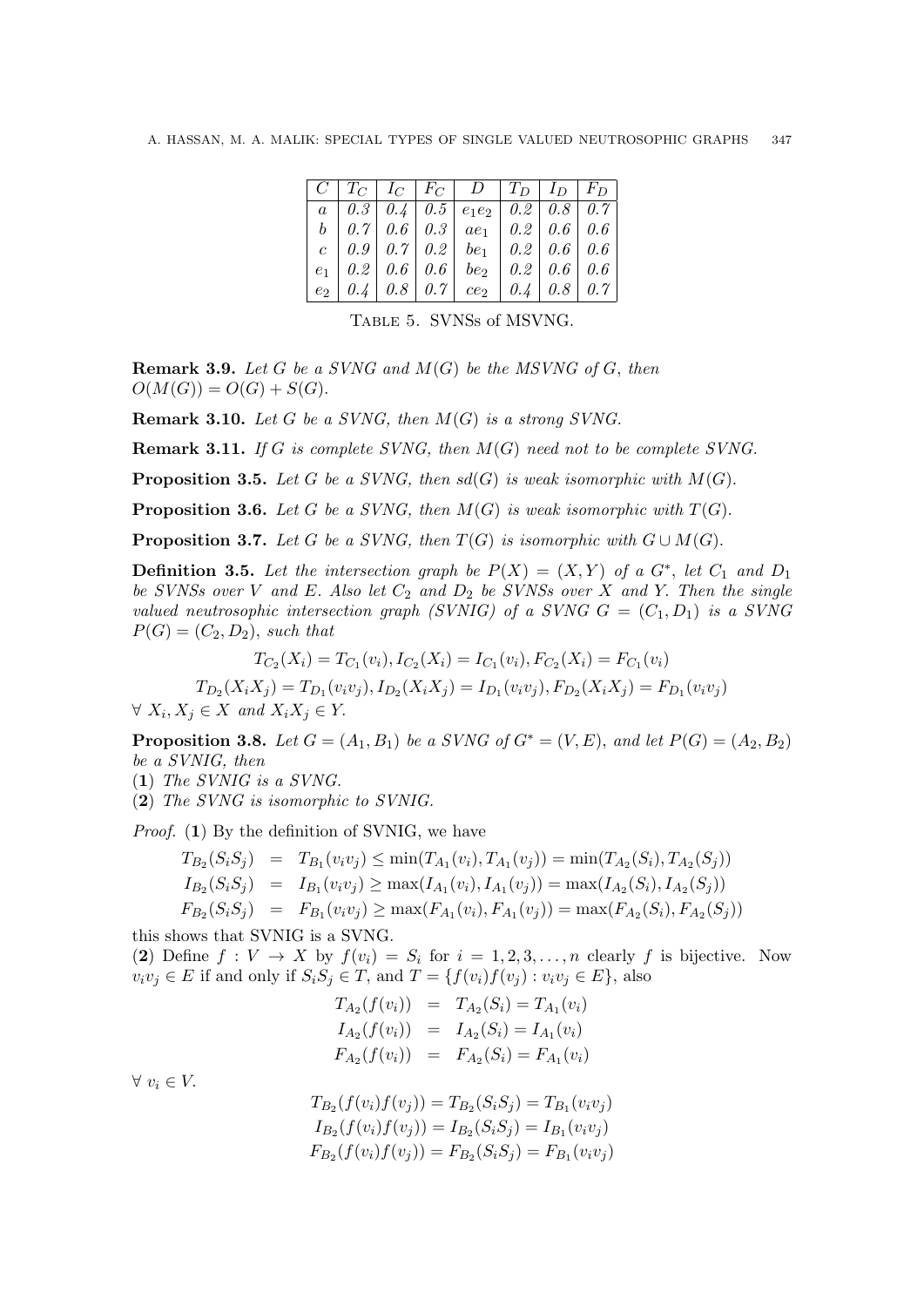

Figure 6. The SVNG.



Figure 7. The SVNLG.

 $\forall v_i v_j \in E$ .

**Definition 3.6.** Let  $G^* = (V, E)$  and  $L(G^*) = (X, Y)$  be its line graph, where  $A_1$  and  $B_1$  be SVNSs over V and E. Let  $A_2$  and  $B_2$  be SVNSs over X and Y. The single valued neutrosophic line graph (SVNLG) of SVNG  $G = (A_1, B_1)$  is SVNG  $L(G) = (A_2, B_2)$ , such that

$$
T_{A_2}(S_x) = T_{B_1}(x) = T_{B_1}(u_x v_x)
$$
  
\n
$$
I_{A_2}(S_x) = I_{B_1}(x) = I_{B_1}(u_x v_x)
$$
  
\n
$$
F_{A_2}(S_x) = F_{B_1}(x) = F_{B_1}(u_x v_x)
$$
  
\n
$$
\forall S_x, S_y \in X \text{ and }
$$
  
\n
$$
T_{B_2}(S_x S_y) = \min(T_{B_1}(x), T_{B_1}(y))
$$
  
\n
$$
I_{B_2}(S_x S_y) = \max(I_{B_1}(x), I_{B_1}(y))
$$
  
\n
$$
\forall S_s S_s \in Y
$$
  
\n
$$
\forall S_s S_s \in Y
$$

 $\vee$   $\sup$ <sub>x</sub> $\sup$ <sub>y</sub>  $\in$  *I*.

Example 3.4. Consider the  $G^* = (V, E)$  where  $V = {\alpha_1, \alpha_2, \alpha_3, \alpha_4}$  and  $E = \{x_1 =$  $\alpha_1\alpha_2$ ,  $x_2 = \alpha_2\alpha_3$ ,  $x_3 = \alpha_3\alpha_4$ ,  $x_4 = \alpha_4\alpha_1$  and  $G = (A_1, B_1)$  is SVNG of  $G^* = (V, E)$ , which is shown in Figure 6. Consider the  $L(G^*) = (X, Y)$ , such that  $X = {\{\Gamma_{x_1}, \Gamma_{x_2}, \Gamma_{x_3}, \Gamma_{x_4}\}}$ and  $Y = {\{\Gamma_{x_1}\Gamma_{x_2}, \Gamma_{x_2}\Gamma_{x_3}, \Gamma_{x_3}\Gamma_{x_4}, \Gamma_{x_4}\Gamma_{x_1}\}}$ . Let  $A_2$  and  $B_2$  be SVNSs over X and Y. Then by calculations, SVNLG  $L(G)$  is shown in Figure 7.

Proposition 3.9. Every SVNLG is a strong SVNG.

**Proposition 3.10.** The  $L(G) = (A_2, B_2)$  is a SVNLG corresponding to SVNG  $G =$  $(A_1, B_1).$ 

**Proposition 3.11.** The  $L(G) = (A_2, B_2)$  is a SVNLG of some SVNG  $G = (A_1, B_1)$  if and only if

$$
T_{B_2}(S_x S_y) = \min(T_{A_2}(S_x), T_{A_2}(S_y))
$$
  
\n
$$
I_{B_2}(S_x S_y) = \max(I_{A_2}(S_x), I_{A_2}(S_y))
$$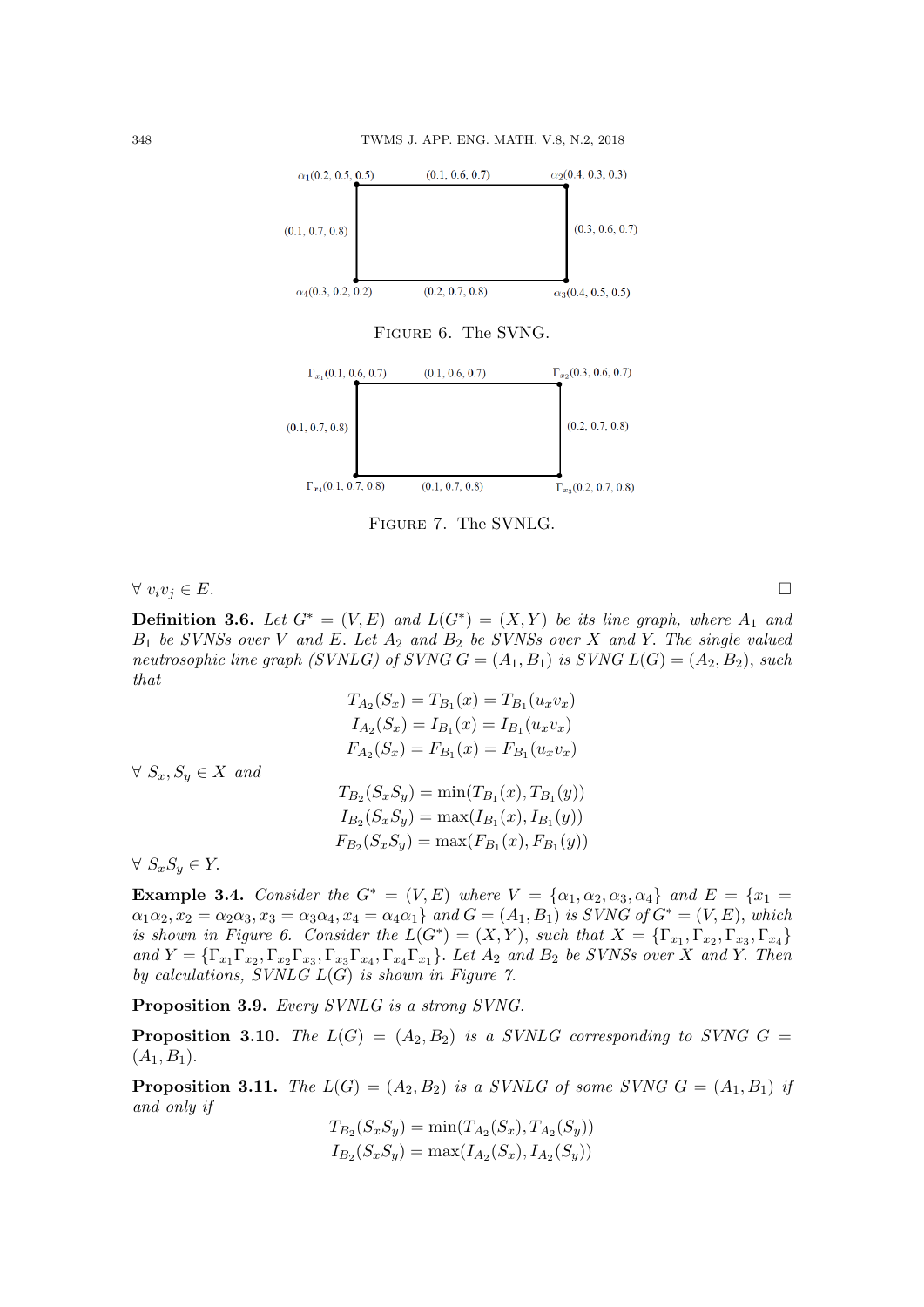$$
F_{B_2}(S_x S_y) = \max(F_{A_2}(S_x), F_{A_2}(S_y))
$$

 $\forall S_x S_y \in Y$ .

Proof. Assume that

$$
T_{B_2}(S_x S_y) = \min(T_{A_2}(S_x), T_{A_2}(S_y))
$$
  
\n
$$
I_{B_2}(S_x S_y) = \max(I_{A_2}(S_x), I_{A_2}(S_y))
$$
  
\n
$$
F_{B_2}(S_x S_y) = \max(F_{A_2}(S_x), F_{A_2}(S_y))
$$

 $\forall S_x S_y \in Y$ . We define

$$
T_{A_1}(x) = T_{A_2}(S_x), I_{A_1}(x) = I_{A_2}(S_x), F_{A_1}(x) = F_{A_2}(S_x)
$$

 $\forall x \in E$ , then

$$
T_{B_2}(S_x S_y) = \min(T_{A_2}(S_x), T_{A_2}(S_y)) = \min(T_{A_2}(x), T_{A_2}(y))
$$
  
\n
$$
I_{B_2}(S_x S_y) = \max(I_{A_2}(S_x), I_{A_2}(S_y)) = \max(I_{A_2}(x), I_{A_2}(y))
$$
  
\n
$$
F_{B_2}(S_x S_y) = \max(F_{A_2}(S_x), F_{A_2}(S_y)) = \max(F_{A_2}(x), F_{A_2}(y))
$$

A SVNS  $A_1$  that yields the property

$$
T_{B_1}(xy) \le \min(T_{A_1}(x), T_{A_1}(y))
$$
  
\n
$$
I_{B_1}(xy) \ge \max(I_{A_1}(x), I_{A_1}(y))
$$
  
\n
$$
F_{B_1}(xy) \ge \max(F_{A_1}(x), F_{A_1}(y))
$$

will suffice. Converse is straight forward.

**Proposition 3.12.** If  $L(G) = (A_2, B_2)$  is SVNLG of SVNG  $G = (A_1, B_1)$ , then  $L(G^*)$  is the crisp line graph of  $G^*$ .

*Proof.* Since  $L(G)$  be a SVNLG,

$$
T_{A_2}(S_x) = T_{B_1}(x), \ I_{A_2}(S_x) = I_{B_1}(x), \ F_{A_2}(S_x) = F_{B_1}(x)
$$

 $\forall x \in E$ , and so  $S_x \in X$  if and only if  $x \in E$ , also

$$
T_{B_2}(S_x S_y) = \min(T_{B_1}(x), T_{B_1}(y))
$$
  
\n
$$
I_{B_2}(S_x S_y) = \max(I_{B_1}(x), I_{B_1}(y))
$$
  
\n
$$
F_{B_2}(S_x S_y) = \max(F_{B_1}(x), F_{B_1}(y))
$$

 $\forall S_x S_y \in Y \text{ and so, } Y = \{S_x S_y : S_x \cap S_y \neq \phi, x, y \in E, x \neq y\}.$ 

**Proposition 3.13.** If  $L(G) = (A_2, B_2)$  is SVNLG of SVNG  $G = (A_1, B_1)$  if and only if  $L(G^*) = (X, Y)$  is the line graph and

$$
T_{B_2}(xy) = \min(T_{A_2}(x), T_{A_2}(y))
$$
  
\n
$$
I_{B_2}(xy) = \max(I_{A_2}(x), I_{A_2}(y))
$$
  
\n
$$
F_{B_2}(xy) = \max(F_{A_2}(x), F_{A_2}(y))
$$

 $\forall xy \in Y.$ 

*Proof.* It follows from Propositions 3.11 and 3.12.

**Proposition 3.14.** Let G be a SVNG, then  $M(G)$  is isomorphic with  $sd(G) \cup L(G)$ .

**Theorem 3.1.** Let  $L(G) = (A_2, B_2)$  be SVNLG corresponding to SVNG  $G = (A_1, B_1)$ . (a) If G is weak isomorphic onto  $L(G)$  if and only if  $\forall v \in V, x \in E$  and  $G^*$  to be a cycle, such that

$$
T_{A_1}(v) = T_{B_1}(x), \ I_{A_1}(v) = T_{B_1}(x), \ F_{A_1}(v) = T_{B_1}(x).
$$

(b) If G is weak isomorphic onto  $L(G)$ , then G and  $L(G)$  are isomorphic.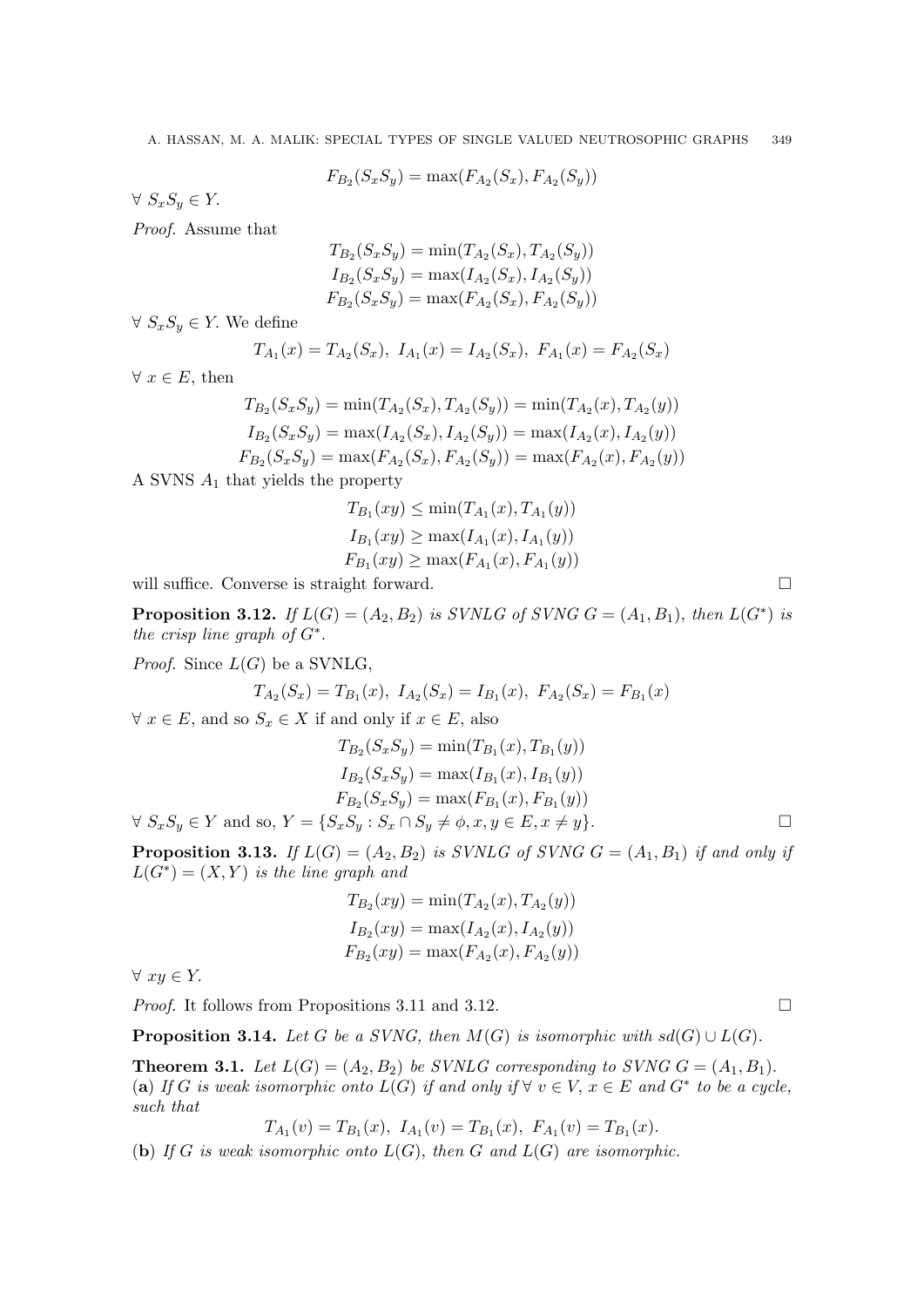*Proof.* By hypothesis  $G^*$  is a cycle. Let  $V = \{v_1, v_2, v_3, ..., v_n\}$  and  $E = \{x_1 = v_1v_2, x_2 =$  $v_2v_3,\ldots,x_n=v_nv_1$  where  $P:v_1v_2v_3\ldots v_n$  is a cycle, characterize a SVNS  $A_1$  by  $A_1(v_i)=$  $(p_i, q_i, r_i)$  and  $B_1$  by  $B_1(x_i) = (a_i, b_i, c_i)$  for  $i = 1, 2, 3, ..., n$  and  $v_{n+1} = v_1$ , then for  $p_{n+1} = p_1, q_{n+1} = q_1, r_{n+1} = r_1$ , we have

$$
a_i \le \min(p_i, p_{i+1}), b_i \ge \max(q_i, q_{i+1}), c_i \ge \max(r_i, r_{i+1})
$$

for  $i = 1, 2, 3, ..., n$ . Now  $X = {\{\Gamma_{x_1}, \Gamma_{x_2}, ..., \Gamma_{x_n}\}}$  and  $Y = {\{\Gamma_{x_1}\Gamma_{x_2}, \Gamma_{x_2}\Gamma_{x_3}, ..., \Gamma_{x_n}\Gamma_{x_1}\}}$ , thus for  $a_{n+1} = a_1$ , we obtain

$$
A_2(\Gamma_{x_i}) = B_1(x_i) = (a_i, b_i, c_i)
$$

and

$$
B_2(\Gamma_{x_i}\Gamma_{x_{i+1}}) = (\min(a_i, a_{i+1}), \max(b_i, b_{i+1}), \max(c_i, c_{i+1}))
$$

for  $i = 1, 2, 3, \ldots, n$  and  $v_{n+1} = v_1$ . Since f preserves adjacency, hence it induce permutation  $\pi$  of  $\{1, 2, 3, ..., n\}$ ,

$$
f(v_i) = \Gamma_{v_{\pi(i)}v_{\pi(i)+1}}
$$

and

$$
v_i v_{i+1} \to f(v_i) f(v_{i+1}) = \Gamma_{v_{\pi(i)} v_{\pi(i)+1}} \Gamma_{v_{\pi(i+1)} v_{\pi(i+1)+1}}
$$

for  $i = 1, 2, 3, \ldots, n - 1$ . Thus

$$
p_i = T_{A_1}(v_i) \leq T_{A_2}(f(v_i)) = T_{A_2}(\Gamma_{v_{\pi(i)}v_{\pi(i)+1}}) = T_{B_1}(v_{\pi(i)}v_{\pi(i)+1}) = a_{\pi(i)}
$$

similarly,  $q_i \geq b_{\pi(i)}$  and  $r_i \geq c_{\pi(i)}$  and

$$
a_i = T_{B_1}(v_i v_{i+1}) \leq T_{B_2}(f(v_i) f(v_{i+1}))
$$
  
\n
$$
= T_{B_2}(\Gamma_{v_{\pi(i)}v_{\pi(i)+1}} \Gamma_{v_{\pi(i+1)}v_{\pi(i+1)+1}})
$$
  
\n
$$
= \min(T_{B_1}(v_{\pi(i)}v_{\pi(i)+1}), T_{B_1}(v_{\pi(i+1)}v_{\pi(i+1)+1}))
$$
  
\n
$$
= \min(a_{\pi(i)}, a_{\pi(i)+1})
$$

similarly  $b_i \ge \max(b_{\pi(i)}, b_{\pi(i)+1})$  and  $c_i \ge \max(c_{\pi(i)}, c_{\pi(i)+1})$  for  $i = 1, 2, 3, \ldots, n$ . Therefore  $p_i \le a_{\pi(i)}, q_i \ge b_{\pi(i)}, r_i \ge c_{\pi(i)}$ 

and

$$
a_i \leq \min(a_{\pi(i)}, a_{\pi(i)+1}), b_i \geq \max(b_{\pi(i)}, b_{\pi(i)+1}), c_i \geq \max(c_{\pi(i)}, c_{\pi(i)+1})
$$

thus

$$
a_i \le a_{\pi(i)}, b_i \ge b_{\pi(i)}, c_i \ge c_{\pi(i)}
$$

and so

$$
a_{\pi(i)} \leq a_{\pi(\pi(i))}, b_{\pi(i)} \geq b_{\pi(\pi(i))}, c_{\pi(i)} \geq c_{\pi(\pi(i))}
$$

 $\forall i = 1, 2, 3, \ldots, n$ . Next to extend,

 $a_i \leq a_{\pi(i)} \leq \ldots \leq a_{\pi^j(i)} \leq a_i$  $b_i \geq b_{\pi(i)} \geq \ldots \geq b_{\pi^j(i)} \geq b_i$  $c_i \geq c_{\pi(i)} \geq \ldots \geq c_{\pi^j(i)} \geq c_i$ 

where  $\pi^{j+1}$  identity. Hence

 $a_i = a_{\pi(i)}, b_i = b_{\pi(i)}, c_i = c_{\pi(i)}$ 

 $\forall i = 1, 2, 3, \ldots, n$ . Thus we conclude that

$$
a_i \le a_{\pi(i+1)} = a_{i+1}, b_i \ge b_{\pi(i+1)} = b_{i+1}, c_i \ge c_{\pi(i+1)} = c_{i+1}
$$

which together with

$$
a_{n+1} = a_1, b_{n+1} = b_1, c_{n+1} = c_1
$$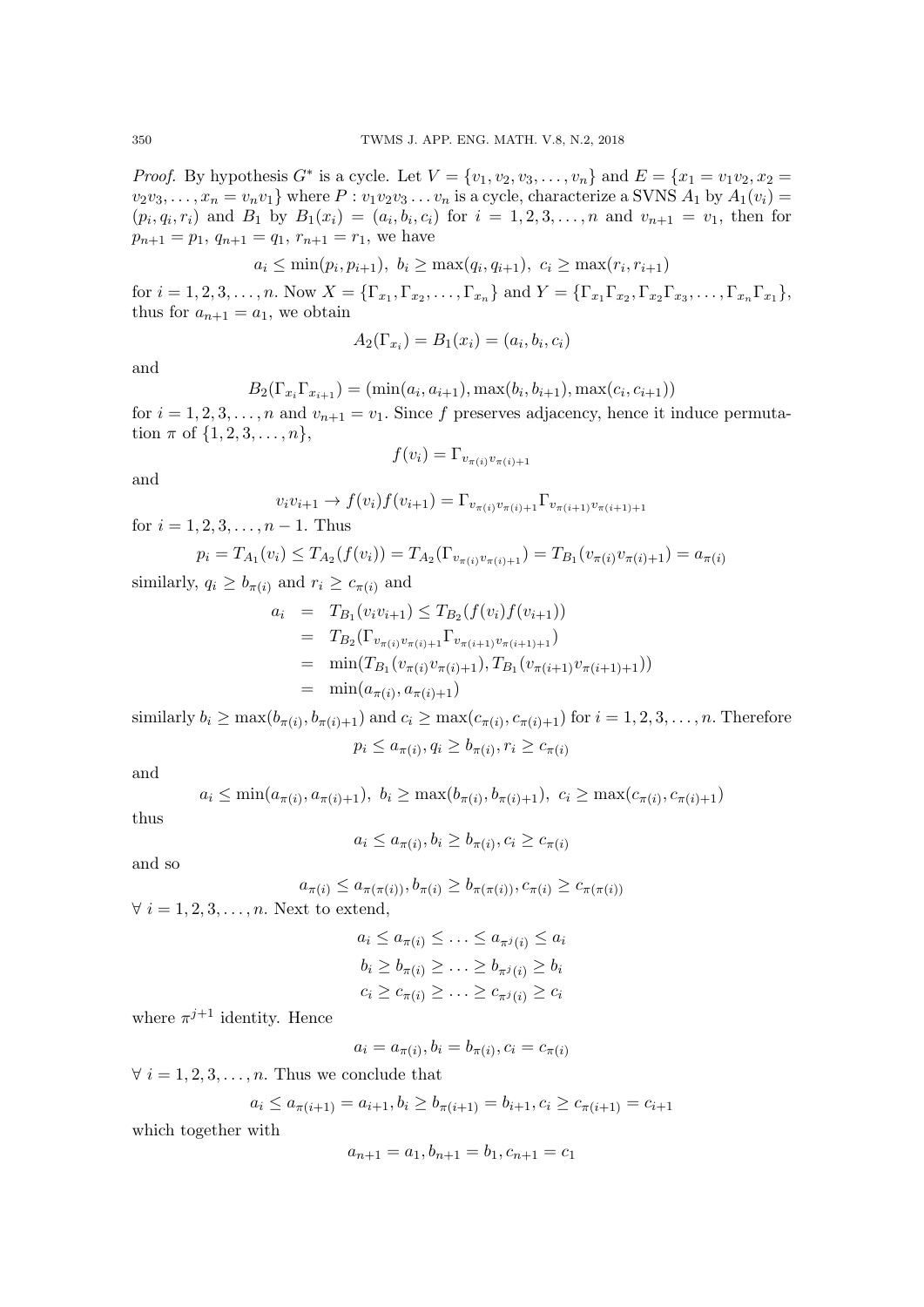which implies that  $a_i = a_1, b_i = b_1, c_i = c_1 \forall i = 1, 2, 3, \ldots, n$ . Thus we have

$$
a_1 = a_2 = \dots = a_n = p_1 = p_2 = \dots = p_n
$$
  
\n
$$
b_1 = b_2 = \dots = b_n = q_1 = q_2 = \dots = q_n
$$
  
\n
$$
c_1 = c_2 = \dots = c_n = r_1 = r_2 = \dots = r_n
$$

Therefore (a) and (b) holds, since converse of result (a) is straight forward.  $\square$ 

# 4. Conclusion

The neutrosophic graphs have many applications in path problems, networks and computer science. Strong SVNG and complete SVNG are the types of SVNG. In this paper, we discussed the special types of SVNGs, subdivision SVNGs, middle SVNGs, total SVNGs and SVNLGs of the given SVNGs. We investigated isomorphism properties of subdivision SVNGs, middle SVNGs, total SVNGs and SVNLGs. In our future research, we will focus on types of bipolar SVNGs and interval valued neutrosophic graphs.

#### **REFERENCES**

- [1] Malik, M. A., Hassan. A., Broumi, S. and Smarandache, F., (2016), Regular single valued neutrosophic hypergraphs, Neutrosophic Sets and Systems, Vol. 13, pp. 18-23.
- [2] Malik, M. A., Hassan. A., Broumi, S. and Smarandache, F., (2016), Regular bipolar single valued neutrosophic hypergraphs, Neutrosophic Sets and Systems, Vol. 13, pp. 84-89.
- [3] Hassan. A. and Malik, M. A., (2016), Single valued neutrosophic trees, TWMS Journal of Applied and Engineering Mathematics, (In press).
- [4] Hassan, A. and Malik, M. A., (2017), Generalized neutrosophic hypergraphs, TWMS Journal of Applied and Engineering Mathematics, (In press).
- [5] Gani, A. N. and Malarvizhi, J., (2010), On antipodal fuzzy graph, Applied Mathematical Sciences, 4(43), pp. 2145-2155.
- [6] Wang, H., Smarandache, F., Zhang. Y. and Sunderraman, R., (2010), Single valued Neutrosophic Sets, Multisspace and Multistructure, pp. 410-413.
- [7] Hassan, A. and Malik, M. A., (2017), Generalized bipolar single valued neutrosophic hypergraphs, TWMS Journal of Applied and Engineering Mathematics, (In press).
- [8] Liu, P. D., and Tang, G. L., (2016), Some power generalized aggregation operators based on the interval neutrosophic numbers and their application to decision making, Journal of Intelligent and Fuzzy Systems 30, pp. 2517-2528.
- [9] Broumi, S., Talea, M., Bakali, A. and Smarandache, F., (2016), Applying Dijkstra algorithm for solving neutrosophic shortest path problem, Proceedings of the 2016 International Conference on Advanced Mechatronic Systems, Melbourne, Australia, 412-416.
- [10] Broumi, S., Talea, M., Bakali, A., Smarandache, F. and Vladareanu, L., (2016), Computation of shortest path problem in a network with SV-Trapezoidal neutrosophic numbers, Proceedings of the 2016 International Conference on Advanced Mechatronic Systems, Melbourne, Australia, pp.417-422.
- [11] Liu, P. D. and Chu, Y. C., Li, Y. W. and Chen, Y. B., (2014), Some generalized neutrosophic number Hamacher aggregation operators and their application to Group Decision Making, International Journal of Fuzzy Systems, 16(2), pp. 242-255.
- [12] Broumi, S., Talea, M., Bakali, A., Smarandache, F., and Ali, M., (2016), Shortest path problem under bipolar neutrosphic setting, Applied Mechanics and Materials, vol.859, pp. 59-66.
- [13] Liu, P. D. and Wang, Y. M., (2014), Multiple attribute decision making method based on single valued neutrosophic normalized weighted bonferroni mean, Neural Computing and Applications, 25(7-8), pp. 2001-2010.
- [14] Liu, P. D. and Shi, L. L., (2015), The generalized hybrid weighted average operator based on interval neutrosophic hesitant set and its application to multiple attribute decision making, Neural Computing and Applications, 26(2), pp. 457-471.
- [15] Liu, P. D. and Wang, Y. M., (2016), Interval neutrosophic prioritized OWA operator and its application to multiple attribute decision making, Joournal of Systems Science and Complexity, 29(3), pp. 681-697.